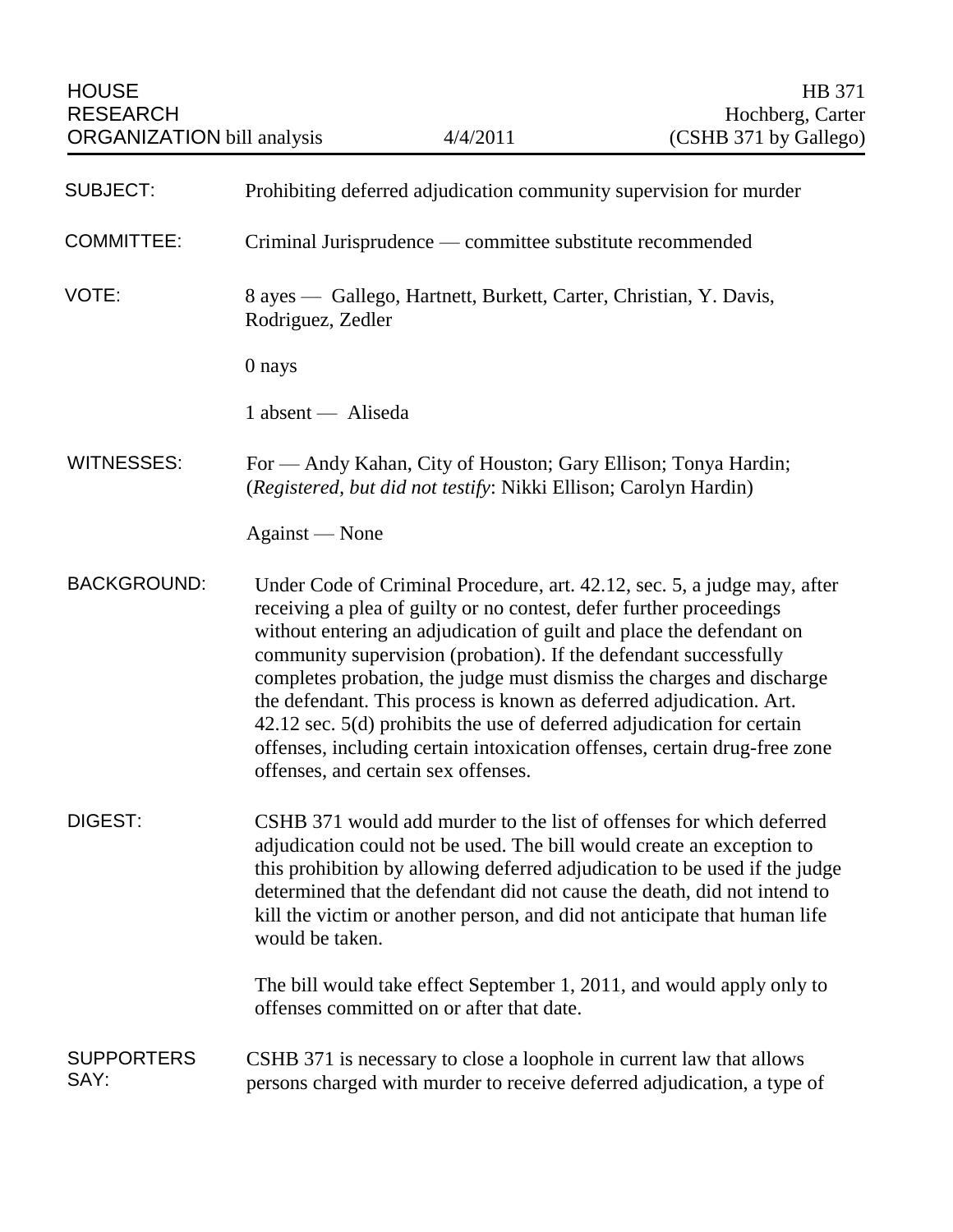## HB 371 House Research Organization page 2

probation that allows dismissal of the charges if the defendant successfully meets certain conditions. Current law already prohibits judges and juries from giving probation to a person convicted of murder. It makes no sense to allow defendants in these cases to receive probation through another means.

The bill also would rectify an inequity in current law that prohibits the use of deferred adjudication for persons charged with lesser crimes than murder, including some drug and alcohol offenses. For instance, a person cannot get deferred adjudication for boating while intoxicated. Murder obviously is a serious crime, and the consequences should match the seriousness of the crime.

Deferred adjudication sometimes may be granted in murder cases in which the court did not feel the victim's life was valuable, such as cases in which one drug dealer kills another. Sometimes deferred adjudication is used in inappropriate cases because the evidence is not strong or because of plea agreements. A loophole in the law should not be used to clear out weak murder cases or to punish some types of murders lightly. If the case cannot be made on the charge of murder, then the lesser charge should be brought. Texas law governing murder cases should ensure that all lives are valued and should treat victims equitably.

Discretion in bringing charges, sentencing, and other tools exist to ensure that murder cases involving battered spouses, mercy killings, or other mitigating circumstances are handled appropriately. The bill would build some discretion into the law by allowing deferred adjudications in cases in which the defendant did not cause the death, did not intend the death, and did not anticipate the death. For example, deferred adjudication still would be possible for a conspirator defendant who drove the getaway car but was not present for and did not anticipate or intend the murder. Judges would use their discretion in determining whether the elements of the exception had been met and could reject pleas if the facts were in dispute.

**OPPONENTS** SAY:

Prohibiting the use of deferred adjudication for murder cases would restrict courts' ability to treat cases appropriately. Having the option of deferred adjudication in murder cases is not a loophole in current law, but a safety valve for those cases in which it may be appropriate or useful for a plea agreement. Art. 42.12 of the Code of Criminal Procedure specifically states that it is the purpose of the community supervision statute to give discretion to the courts and to remove from existing statutes the limitations